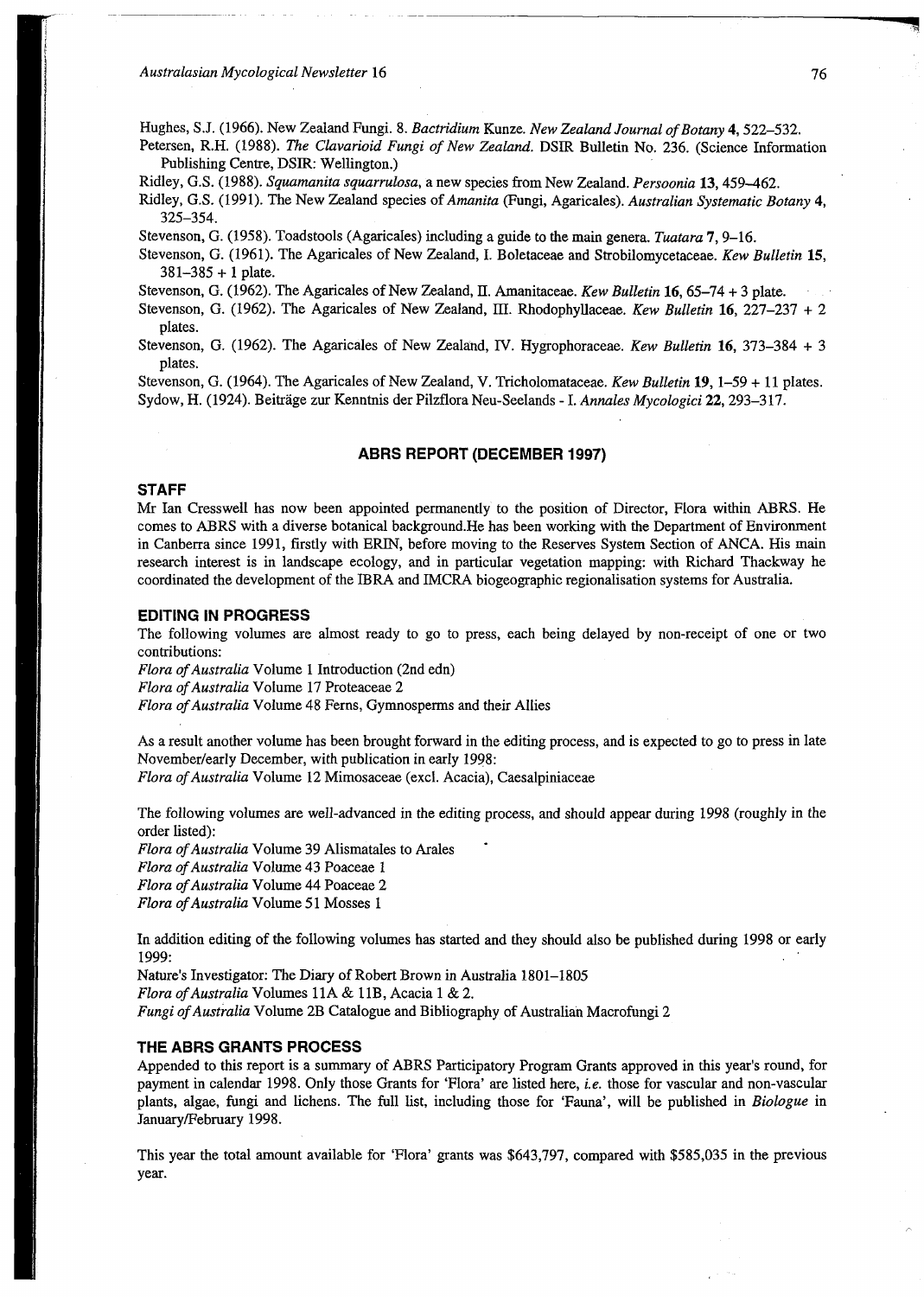#### Australasian Mycological Newsletter 16

In discussions with various people over the last few months it has become apparent that many do not understand how ABRS is structured, and how the Grants Program, in particular, operates. What follows is a brief overview of ABRS which may help to make the process clearer. A fuller description is being prepared for the ABRS World Wide Web site ([http://www.anbg.gov.au/abrs/index.html\).](http://www.anbg.gov.au/abrs/index.html)

ABRS consists of 2 Sections and a Grants Unit.

ABRS Flora Section is responsible for compilation and publication of *Flora of Australia, Fungi of Australia,* the *Flora of Australia Supplementary Series,* and (shortly) the *Algae of Australia* series. There is a Flora Editorial Committee which meets once a year, usually in about September/October, to advise ABRS Flora and the Executive Director, ABRS (Ms Alison Russell French) on matters connected with the above series.

ABRS Fauna Section is responsible for compilation and publication of the *Zoological Catalogue of Australia*  and *Fauna of Australia* series, and has also produced in recent years the Platypus software package and the Catalogue of Vertebrate Species database. There is a Fauna Editorial Committee which meets once a year in a similar manner to the Flora Editorial Committee.

The Grants Unit is responsible for administering the Participatory Grants program, issuing the necessary forms, advertising the Research Objectives each year, and organising payments.

Overall advice on ABRS is provided to the Minister for the Environment by the ABRS Advisory Committee, which usually meets twice a year, once in about August to consider Grant applications for the coming year, and again in about November, to discuss general policy matters, and to approve recommendations for the next round of Grants, for advertisement the following February.

How do particular groups get on to the Preferred Objectives? Advertisements calling for applications target two more or less distinct kinds of applications.

The first are called National Objectives, and these are generic topics which arise from Government policy statements identifying areas of taxonomic research that the government of the day wants to see progressed. In the past they have included such topics as rare and endangered taxa, tropical rainforest taxa, and aquatic taxa. It should be noted that applications on these topics are open-ended to a large extent in terms of the taxa eligible for study, but the projects must be taxonomic in character.

The second group of applications called for are those which support the publications program. One of the primary objectives in establishing the Grants program originally was to ensure that research could be encouraged, in a timely manner, in those groups which were to be written up in the main ABRS series. Thus suggestions for Research Objectives to support the publication initiatives arise initially from within the Flora Section and Fauna Section. In the case of 'Flora' projects they come from the Executive Editor, Flora (me), as a result of consideration of the likely progress of individual volumes of the *Flora of Australia, Algae of Australia*  and *Fungi of Australia* over the next 5-6 years, and through discussions with a wide range of likely contributors on such matters as the depth and reliability of current knowledge, and the level of support that might be needed to rectify problems in poorly known taxa. This is done in the knowledge that the Grants program will probably never be large enough to fund revisions of all groups prior to writing of the *Flora of Australia* and other series, and compromises will be necessary. These initial suggestions for preferred taxa are taken to the Flora Editorial Committee each year, where they are discussed and frequently modified on the basis of the knowledge and judgement of the committee members. The Editorial Committee sends a recommended list of topics to the ABRS Advisory Committee, who review them again, and sometimes modify them, before they are accepted for publication.

Applications are called for by formal advertisement in February each year, with applications closing on 10 April. All applications received are sent for review to at least two referees, chosen for their knowledge of the subject matter, and all applications are additionally reviewed by members of the Advisory Committee. As a result of the refereeing process, and taking into account advertised Research Objectives and the amount of funding available, the ABRS Advisory Committee recommends a list of grantees and amounts to the Minister for the Environment. It should be stressed that the Advisory Committee acts as an autonomous body in recommending grants, and that ABRS staff are not part of the selection process (other than in supplying advice on request).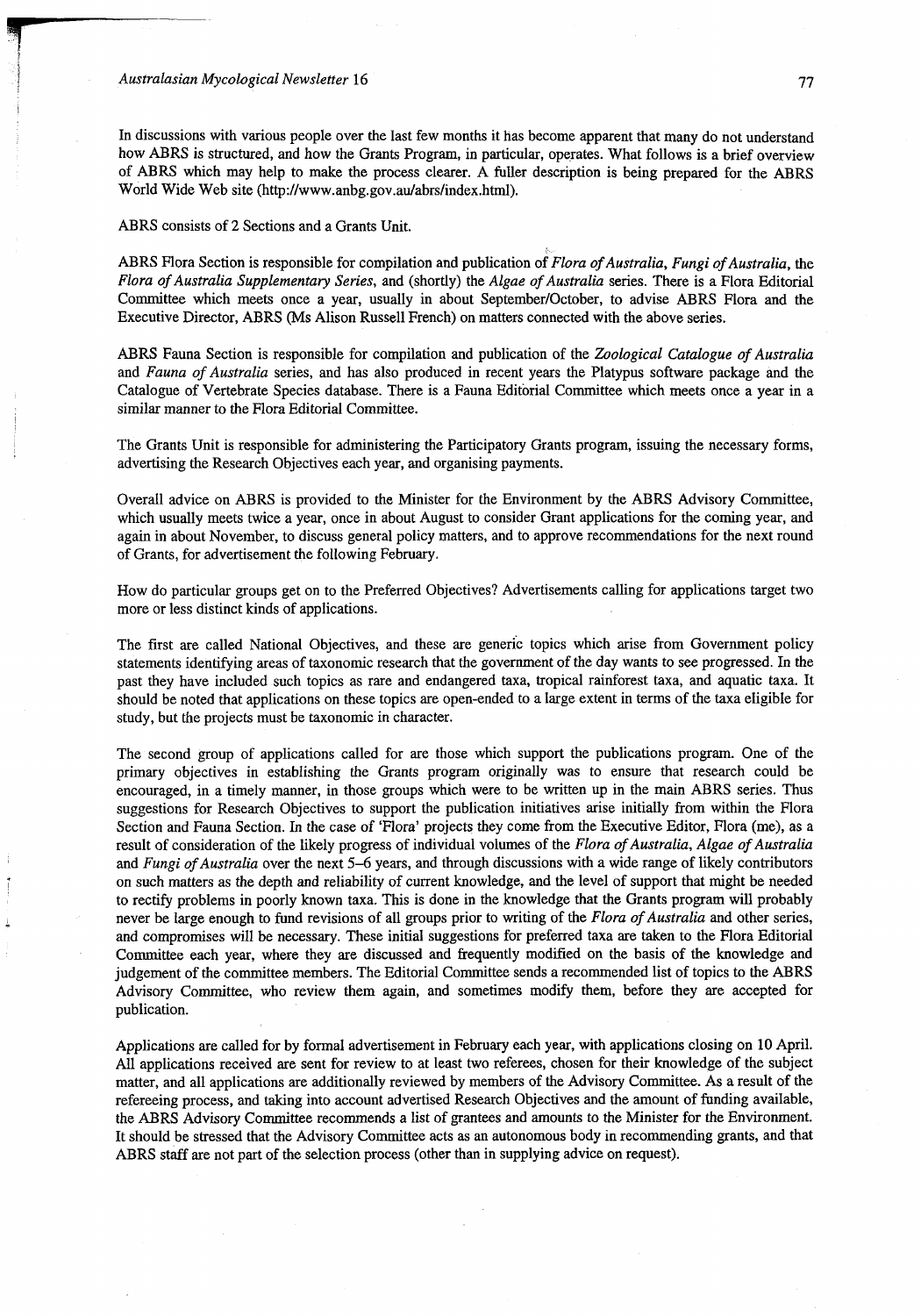Recommendations are finally reviewed by the Minister's office. Letters of offer are distributed as soon as Ministerial approval is received, in this year's case, in early November. 'Flora' Grants offered in recent years have usually contained a condition that the grantee will prepare an account of their group for *Flora of Australia*  or other appropriate series.

There are a couple of points that should be made for those who wish to have input to the process outlined above:

1. Topics listed on the Research Objectives for publications in previous years, but not funded, remain 'live' and can compete with current Research Objectives on an equal footing. Sometimes these older subjects are readvertised to provide additional incentive to potential applicants, but this is not necessary for applications to be made. Successful grantees are listed in the ASBS Newsletter in December or March each year, and in *Biologue* in about February, so topics which were not funded can be identified. Alternatively, this information can be obtained through discussion with me, or with the Director, Flora.

2. Input to the 'Flora' planning process (for Grants or any other matter) is welcome from any of our stakeholders. Input can be made through three main channels: directly via ABRS staff (particularly through the Director, Flora and the Executive Editor), through the members of the Flora Editorial Committee or through the members of the ABRS Advisory Committee. The committee members, in particular, are intended to be a conduit for opinions and suggestions. The names of the current committee members are listed below, and are updated each year in *Biologue.* 

### **Flora Editorial Committee**

Dr Michael Crisp (Chair), Division of Botany & Zoology, Australian National University, Canberra Mrs Robyn Barker, c/o State Herbarium of South Australia, Adelaide Dr John Huisman, Murdoch University, Perth Dr Gintaras Kantvilas, Tasmanian Herbarium, Hobart Mr Ian Pascoe, Institute of Horticultural Development, Melbourne Dr Jim Ross, National Herbarium of Victoria, Melbourne Mrs Karen Wilson, National Herbarium of New South Wales, Sydney Mr Ian Cresswell, Director, Flora, ABRS (ex officio) Dr Tony Orchard, Executive Editor, Flora, ABRS (Secretary)

### **ABRS Advisory Committee**

Dr Hal Cogger (Chair), Retired, formerly Australian Museum, Sydney Dr Gordon Guymer, Queensland Herbarium, Brisbane Prof. Pauline Ladiges, School of Botany, University of Melbourne, Melbourne Prof. David Patterson, School of Biological Sciences, University of Sydney, Sydney Dr Carden Wallace, Museum of Tropical Queensland, Townsville Dr Judy West, Centre for Plant Biodiversity Research, CSIRO, Canberra Dr Max Whitten, c/o Food & Agriculture Organisation, The Phillipines Ms Alison Russell French, Executive Director, ABRS (ex officio) Ms Liz Visher, ABRS Grants Unit (Secretary)

### **ABRS RESEARCH PROJECTS FOR 1998 ('Flora' only)**

Note  $* = new projects for 1998$ 

# **AUSTRALIAN CAPITAL TERRITORY**

**Australian National University**  Name: Michael D Crisp\* Located: Division of Botany and Zoology Project Title: Flora of Australia treatment of Pittosporaceae Amount: \$19,000

Name: Michael D Crisp\* Located: Division of Botany and Zoology Project Title: Revision of *Gastrolobium* (Fabaceae) Amount: \$6,250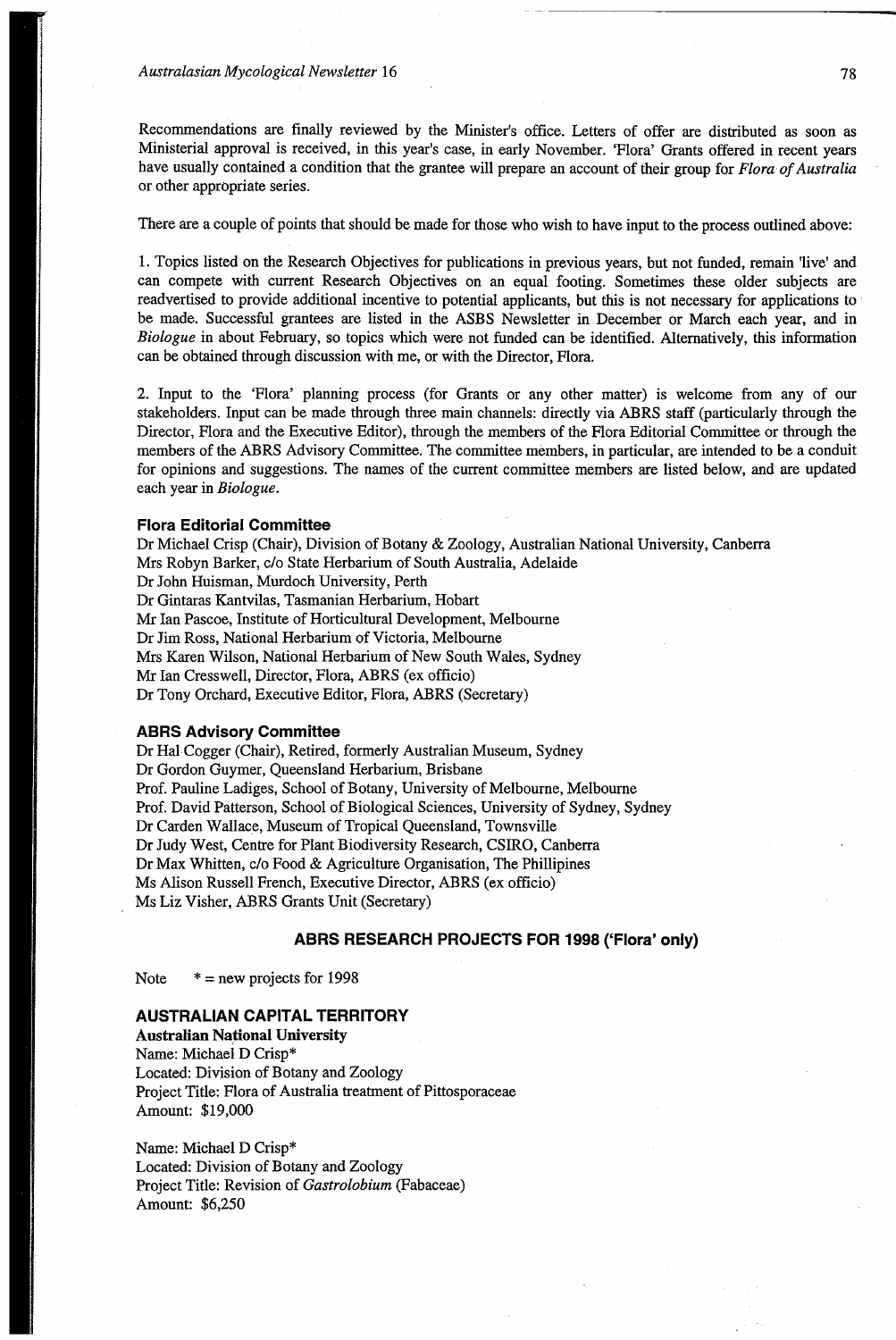Australasian Mycological Newsletter 16

Name: Professor Jack Elix\*

Located: School of Chemistry Project Title: A Revision of Lichen Genus *Buellia* in Australia Amount: \$50,000

# **CSIRO, Division of Plant Industry, Centre for Plant Biodiversity Research**

Project Title: Revision and Flora of Australia Treatment of eastern Australian species of *Pultenaea* (Fabaceae) Amount: \$30,000

#### **Unattached**

Name: Judith G West

Name: Christopher F Puttock\* Project Title: Revision of *Helichrysum s.l.* (remaining taxa and *Chrysocephalum)*  Amount: \$28,000

# **NEW SOUTH WALES**

**NSW Herbarium, Royal Botanic Gardens, Sydney**  Name: Peter H Weston Project Title: Taxonomic Revision of *Dillwynia* (Fabaceae: Faboideae: Mirbelieae) Amount: \$25,200

### **University of New England**

Name: Jeremy J Bruhl Located: Department of Botany Project Title: Systematic Studies in Abildgaardieae (Cyperaceae) Amount: \$14,020

### **University of New South Wales**

Name: Bettye J Rees\* Located: School of Biological Sciences Project Title: A Taxonomic Study of the Genus *Gymnopilus* in Australia Amount: \$16,000

### **University of Sydney**

Name: Professor David J Patterson\* Located: School of Biological Sciences Project Title: An Uninterpreted Catalogue and Review of the Autotrophic Euglenids (Protista) of Australian Inland Waters Amount: \$25,000

#### **VICTORIA**

Ť

**Royal Botanic Gardens, Melbourne**  Name: Timothy J Entwisle\* Project Title: Taxonomic Revision of Zygnemataceae (Chlorophyta) in Australia Amount: \$31,000

#### **Institute for Horticultural Development**

Name: Vyrna C Beilharz Project Title: Cercosporoid Fungi on Australian Native Plants Amount: \$27,120

#### **University of Melbourne**

Name: Gerald T Kraft Located: School of Botany Project Title: Generic Monographs of Australian Siphonous Green Algae Amount: \$17,650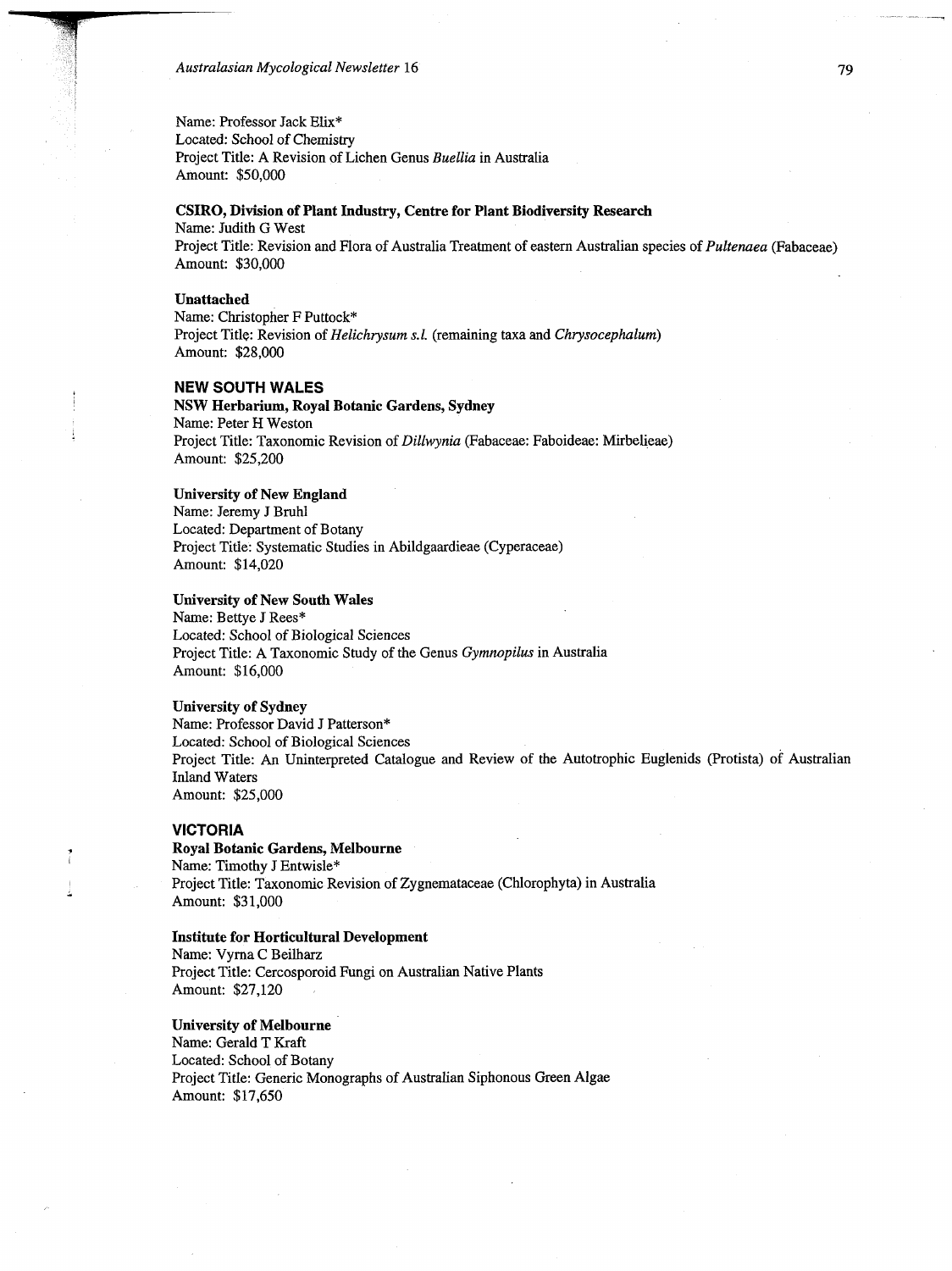### **QUEENSLAND**

**Department of Environment, Queensland Herbarium**  Name: Gordon Guymer Project Title: Revision of 11 Genera of Myrtoideae (Myrtaceae) Amount: \$45,420

# **University of Queensland**

Name: Julie A Phillips Project Title: Taxonomic Studies on the Dictyotales (Phaeophyta) Amount: \$35,000

# **Unattached**

Name: Anthony M Young\* Project Title: Revision of the Hygrophoraceae of Eastern Australia Amount: \$30,200

# **SOUTH AUSTRALIA**

**State Herbarium of South Australia**  Name: Robyn M Barker\* Project Title: Acanthaceae for *Flora of Australia*  Amount: \$12,000

# **WESTERN AUSTRALIA**

**University of Western Australia**  Name: Jennifer A Chappill\* Located: Department of Botany Project Title: Taxonomic Revision of *Gompholobium* Smith and *Sphaerolobium* Smith (Leguminosae) Amount: \$17,300

### **Western Australian Herbarium**

Name: Paul G Wilson\* Project Title: Some Genera in the Angianthinae Inuleae-Asteraceae Amount: \$24,600

## **Unattached**

Name: Kristina L Lemson\* Project Title: *Flora of Australia* Treatments of *Andersonia, Sprengelia, Cosmelia* and *Sphenotoma*  (Epacridaceae) Amount: \$31,000

### **TASMANIA**

**Tasmanian Herbarium**  Name: Dennis I Morris/ Winifred Curtis Project Title: A Flora of Tasmania (Dicotyledons) Amount: \$5,600

Name: Andrew C Rozefelds\* Project Title: Systematic Studies in Australian Cunoniaceae Amount: \$23,800

## **OVERSEAS NEW ZEALAND**

**Landcare Research, New Zealand**  Name: Peter R Johnston Project Title: Rhytismatales of Australia Part 1 Amount: \$11,000

Ĩ